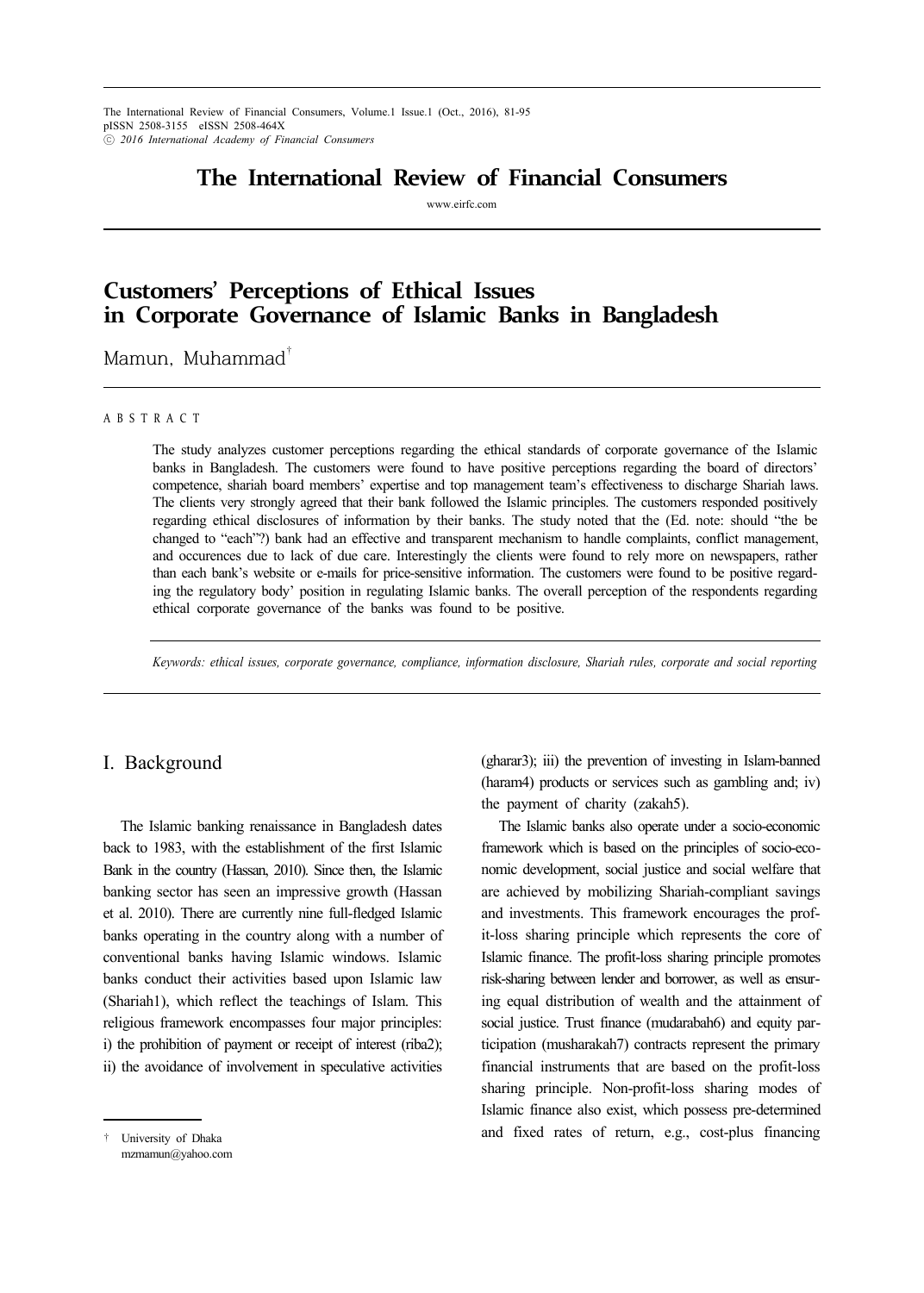(murabahah8), leasing (ijaarah9), leasing and purchasing (ijaarah was iqtinaa10), and forward sale (bay'salam11).

The growth of Islamic financial institutions in Bangladesh, especially the Islamic banking sector, is currently witnessing a boom as a result of growing customer interest due to the unique religious value propositions of such institutions (Ahmad and Hassan 2007). Ethics is an integral component of Islamic banking and one of the major determinants of customer patronage. The corporate governance structure and Shariah compliance of Islamic banks also play important roles in positioning such institutions in the minds of the customers (Reaz and Arun 2006). Therefore, it is important to understand the awareness of customers regarding the ethical issues facing the corporate governance of Islamic banks.

The word "ethical" is typically used by Islamic banks as a label, but there is seldom any attempt to make the link between what is ethical and the specific methods of conducting financial transactions. Having a Shariah Supervisory Board which can endorse the bank's activities is seen as crucial to ensuring the institution's reputation. However, in their publicity materials, there is little attempt to explain the ethical merits of how the bank conducts its business (Ahmad and Hassan 2007). Although, Islamic banks primarily attract clients because of their religious beliefs, merely stating that a product is Shariah-compliant is insufficient to the clients. Islamic banks cannot expect to compete only on the basis of prices if these institutions wish to increase their number of customers. They have to convince potential customers of their inherent worth. They need to be more closely engaged with their clients and make them aware of the corporate governance structure through which the bank conducts its business.

Understanding the procedural and governance issues regarding ethics of Islamic banks requires a thorough understanding of Islamic economics and is outside the scope of this study. What is more important is the customers' perception of the ethical issues surrounding these banks, as those actions are directly reflected in their actions and choices of a bank? Hence, this paper attempts to find out the perception of customers of Islamic banks regarding the ethical issues in corporate governance of such banks. The findings will help the Islamic banks to take measures to improve the corporate governance practices and ethical standards by reducing the gaps, if any, that exist in their operations.

# II. Objectives

The broad objective of the study is to find out the customers' perception of ethical issues in corporate governance of Islamic banks in Bangladesh. Specifically, this study looks into:

- a) knowledge of customers about the corporate governance structure and competence of Islamic banks
- b) perception of the customers about the level of compliance of Islamic banks with Shariah rules
- c) acquaintance of the customers regarding ethical disclosure of information by Islamic banks

## III. Methodology

The study was conducted using both primary and secondary data and pertinent literature surveys. The primary data was collected through interviews and structured-questionnaire surveys of Islamic bank account holders. Secondary data has been collected from various research papers, books, and reports on Islamic banking and related publications. An extensive literature survey was undertaken to develop an insight into the nature and traditions of the Islamic banking sector in Bangladesh.

There is a total of 56 scheduled banks (listed with the central bank) in Bangladesh. Of these institutions, nine are fully Islamic banks, 10 are offering Islamic banking as a parallel service, and the rest are conventional banks. The primary data had been gathered from the responses of the 80 clients of nine different full-fledged Islamic banks through a non-probabilistic convenience questionnaire sampling. This sample size (80) can be justified with a level of significance of 7.2%, precision of 10% and a proportion of 50%. The questionnaire was finalized through pre-testing of 15 survey respondents. Statistical Index analysis consisted of incorporating a student's t-test, factor analysis, correlation, regression, etc. These analyses were conducted to assess the different views of Islamic bankers regarding the ethical issues of Islamic banking in Bangladesh.

The study used face validity to identify the study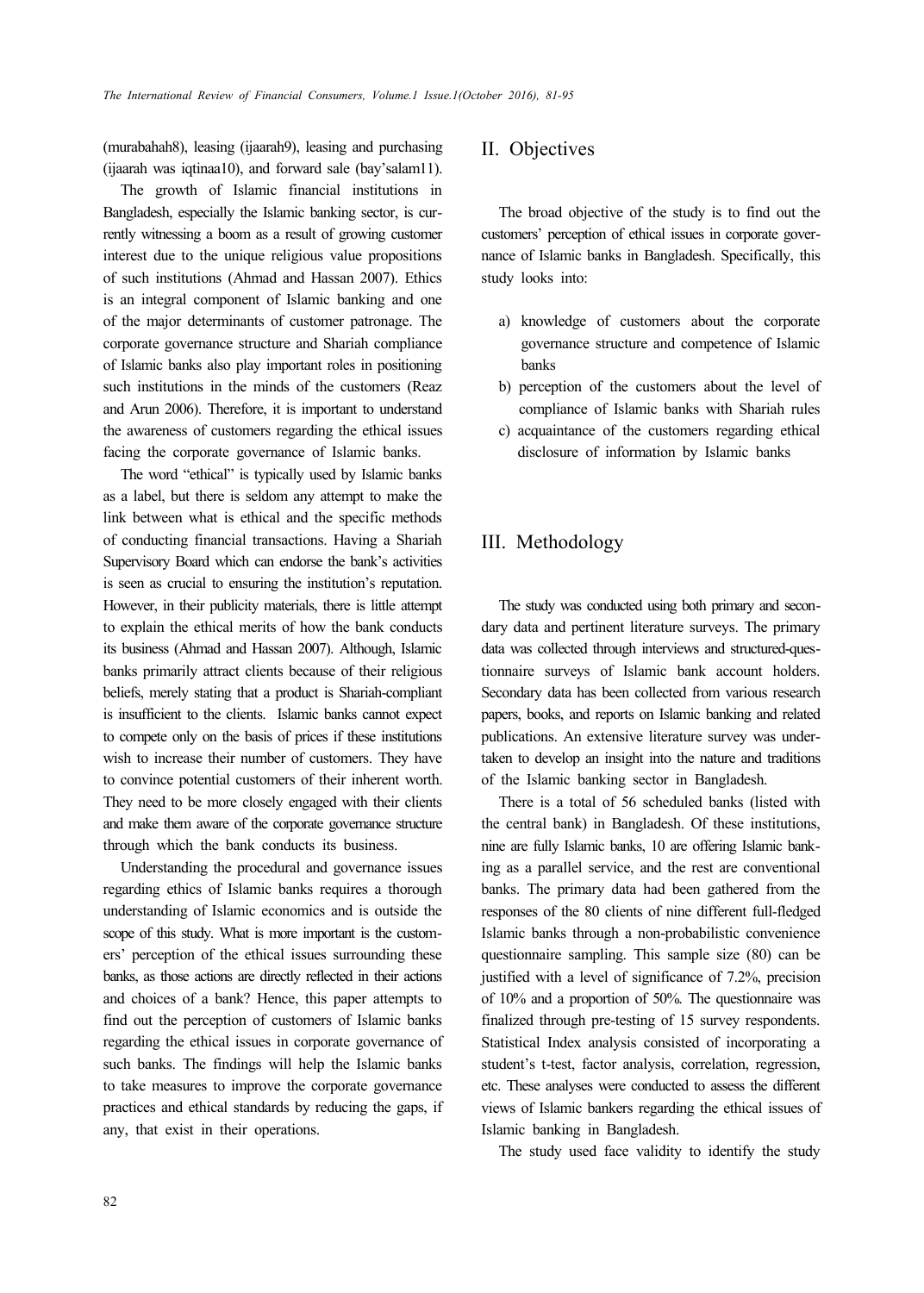variables. From the literature review and expert opinions, we logically determined the items to measure as variable. A high Cronbach's Alpha (0.904≥0.70) suggests that the variables had acceptable internal consistencies among them and were reliable.

# IV. Literature Review

### A. Corporate Governance in Islamic Banks

Effective corporate governance in Islamic banks, as well as the firms that use bank funds, is one of the most important pillars of the efficient functioning of such institutions. Unfortunately, however, corporate governance is considered to be generally weak in the corporations of most developing countries (Chapra and Ahmed, 2002). This is because all the institutions that play a crucial role in disciplining markets and ensuring efficiency and integrity are not well-developed in these countries. Information asymmetries are more severe, market participants less experienced, and regulations, even if they exist, do not get enforced effectively and impartially because of political corruption and the general weakness of judicial systems (Febianto, 2010). Disclosures are also not adequate, and accounting practices are not well developed. Consequently, these corporations suffer from inefficiencies and inequities that adversely affect all stakeholders (Arun and Turner, 2004).

In line with the growth of the Islamic finance sector in Bangladesh and worldwide and the complexity of duty and responsibility of the Islamic banks towards different stakeholders, it is strongly indicated that there must be a sound and proper corporate governance system (Ahmed and Khatun, 2013). The good corporate governance system enhances and strengthens the function of the Shariah board and its related institution for the purpose of Shariah compliance. Shariah governance is a unique kind of governance in financial architecture as it is concerned with the religious aspects of the overall activities of Islamic banks. The existing standard-setting agencies such as the Organization for Economic Cooperation and Development (OECD), the International Organization and Securities Commission (IOSCO) and the Basel Committee on Banking Supervision (BCBS) have issued numerous

guidelines on governance and risk management for financial institutions. Nevertheless, these standards and guidelines failed to address specific ethical issues of Islamic finance (Dusuki and Abdullah, 2007). However, it is not only sufficient to have a good corporate governance structure in place, but it is imperative to communicate the actual business functioning of the bank to all its stakeholders, including the customers (Hassan and Chachi, 2008).

### B. Customers' Attitude towards Islamic Banks

Although few studies have assessed customer perceptions of the corporate governance of Islamic banks, a significant amount of literature on customers' attitudes towards Islamic banks, especially concerning selection criteria (or patronage) and customer satisfaction, is already in place. Various studies point out that religion (Islam) as the main reason for choosing Islamic banks. These institutions are grounded in the principles of the Qur'an and the Hadith. Surveying 206 bank customers in Jordan, Naser, et al. (1999) found that 70% of the respondents identified religion as the reason for choosing Islamic banking. Metawa and Almossawi (1998) found Shariah-based principles as the single most important factor for choosing Islamic banks. In Gerrard and Cunningham's (1997) study, 25% of the respondents pointed religion as the first factor to choose an Islamic bank. A study by Khan, et al. (2007) on Islamic banks in Bangladesh found out that 'religious principles' is the key bank selection criterion of the Islamic bank customers, while customers' demography plays some role in determining which selection criteria matter more than others do.

Although corporate social responsibility (CSR) and ethical investment have been considered as premier factors important for choosing an Islamic bank, Ahmad and Haron (2002) affirmed that factors like the bank's name and image, confidentiality, friends and family influences and provision of quality services are equally important for customers when making decision on their choice of bank. However, studies in Malaysia (Dusuki and Abdullah, 2007), UAE (Kuehn and Bley, 2004), Kuwait (Othman and Owen, 2001) found non-religious factors like efficiency, cost-benefit, etc., in conjunction with religion as the influential factors behind choosing an Islamic bank. Interestingly, one of the earliest studies of the behavior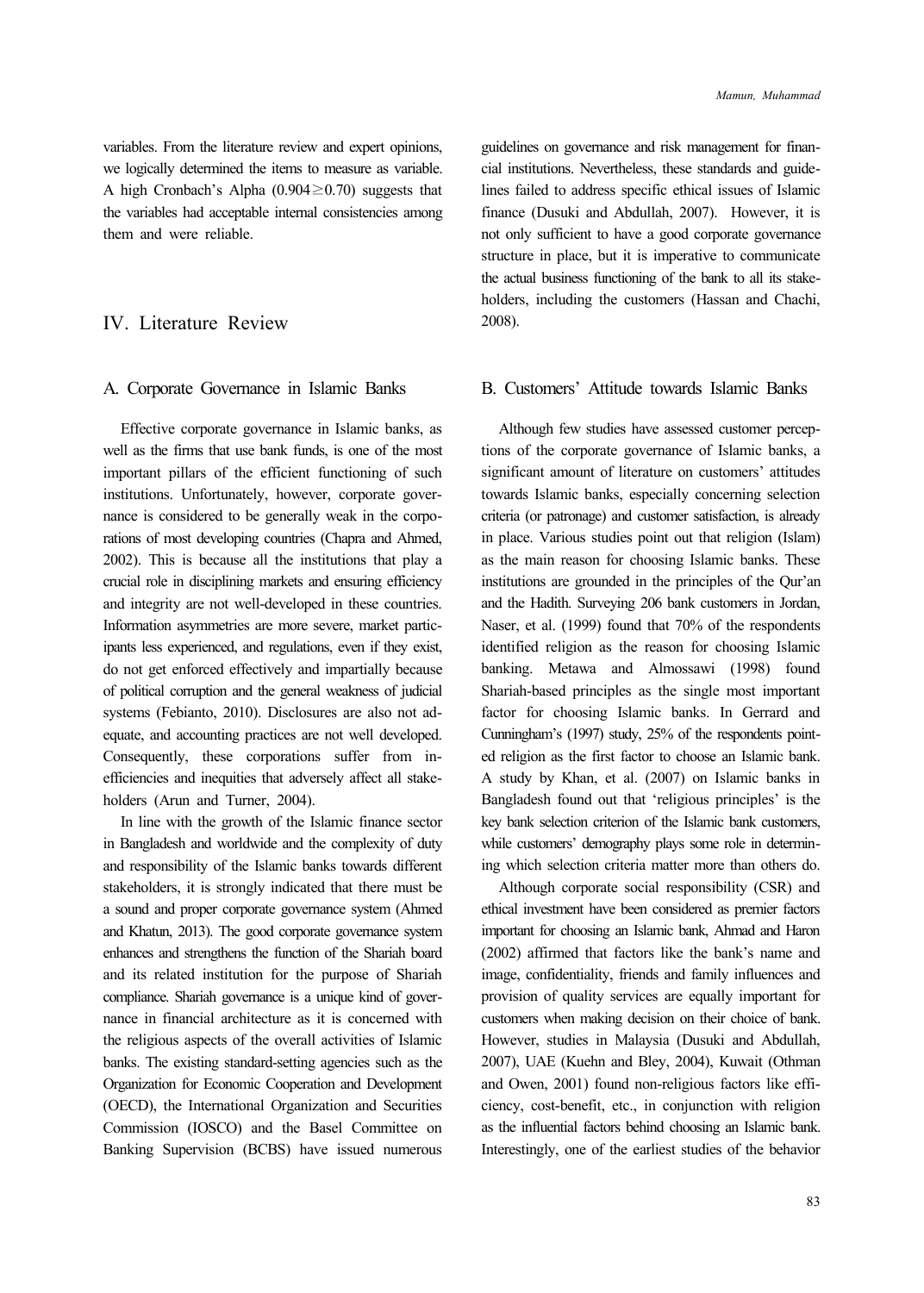of Islamic bank customers by Erol and El-Bdour (1989) in Jordan concluded that factors such as a fast and efficient service, the bank's reputation and image, and confidentiality were the primary bank criteria for the choice of bank, whether Islamic or conventional. This implied that religious motivation in bank selection did not appear to be the only important factor.

### C. Corporate Governance and Shariah Compliance

The Organisation for Economic Co-operation and Development (OECD) defines corporate governance as "a set of relationships between a company's management, its board, its shareholders and other stakeholders which provide the structure through which the objectives of the company are set, and the means of attaining those objectives and monitoring performance are determined". The philosophical foundation of corporate governance in Islam requires an additional layer of governance for the purpose of Shariah compliance. Therefore, a specific characteristic of the governance structure of Islamic banks is the Shariah Supervisory Board (SSB). It exists in addition to typical bank board governance structures, but its functions are mainly to certify (ex-ante) and to monitor (ex-post) all financial contracts, transactions, and further activities of a bank on behalf of shareholders and other stakeholders. The SSBs comprise of Shariah scholars or a committee of Fiqh al-Muamalat12 (religious) scholars. The Shariah board plays the dual role of supervision and consultation.

As the nature and model of Islamic finance are different from the conventional counterparts, the need for a standard-setting agency, specifically for Islamic finance, was crucial. Hence, with the initiative of several Islamic Financial Institutions (IFIs) and regulatory authorities, the Accounting and Auditing Organization for Islamic Financial Institutions (AAOIFI) and the Islamic Financial Services Board (IFSB) were established in 1992 and 2004 respectively. The AAOIFI has issued five governance standards while the IFSB has issued three Prudential Standards and one guiding principle on the governance in IFIs. The difference between the IFSB Prudential Standards and the AAOIFI Governance Standards is that the IFSB approach is more concerned towards regulators while AAOIFI, to individual IFIs.

# D. Ethics in Islam

Ethics in Islam has a broad meaning, including character, behavior or code of conduct. In Islam, the word ethics is synonymous with the term ad (courtesy)13 and khuluq (good manners)14 (Siddiqui, 1997). These two terms denote good behavior or a standard of conduct to be observed in social interactions or the set of moral principles that distinguish right and wrong. Islamic model of corporate governance advocates a comprehensive approach by emphasizing the elements of ethics as propounded in the Holy Quran. Hence the Islamic ethical principles are a divine and religious construct.

Muslims regard Islam as a way of life and not merely a religion. Therefore, business ethics cannot be separated from ethics in the other aspects of a daily Muslim life. In the Islamic philosophy, it is claimed that ethics dominate economics and not vice versa (Anas and Ounira, 2009). Proper Islamic ethical conduct in business is based on leniency, which encompasses good manners, forgiveness, removal of hardship and compensation; service motive, where businesses provide needed services to the community; and consciousness of Allah that requires Muslim businessmen to be mindful of Allah in their conduct of business (Haniffa and Hudaib 2007).

# V. Data Analysis and Findings

As noted the study has identified three parameters divided into a number of complex (7) and simple (46) variables to analyze the customer perception regarding the ethical standards of corporate governance of the Islamic banks in Bangladesh. Through a structured questionnaire using a five-point Likert-scale (1: Strongly agree & 5: Strongly disagree) client responses are observed regarding each of the 46 variables. Parameter-wise the detailed analysis is given below.

# A. Corporate Governance Structure and **Competence**

The first parameter for this study, *corporate governance structure, and competence,* intended to find out the custom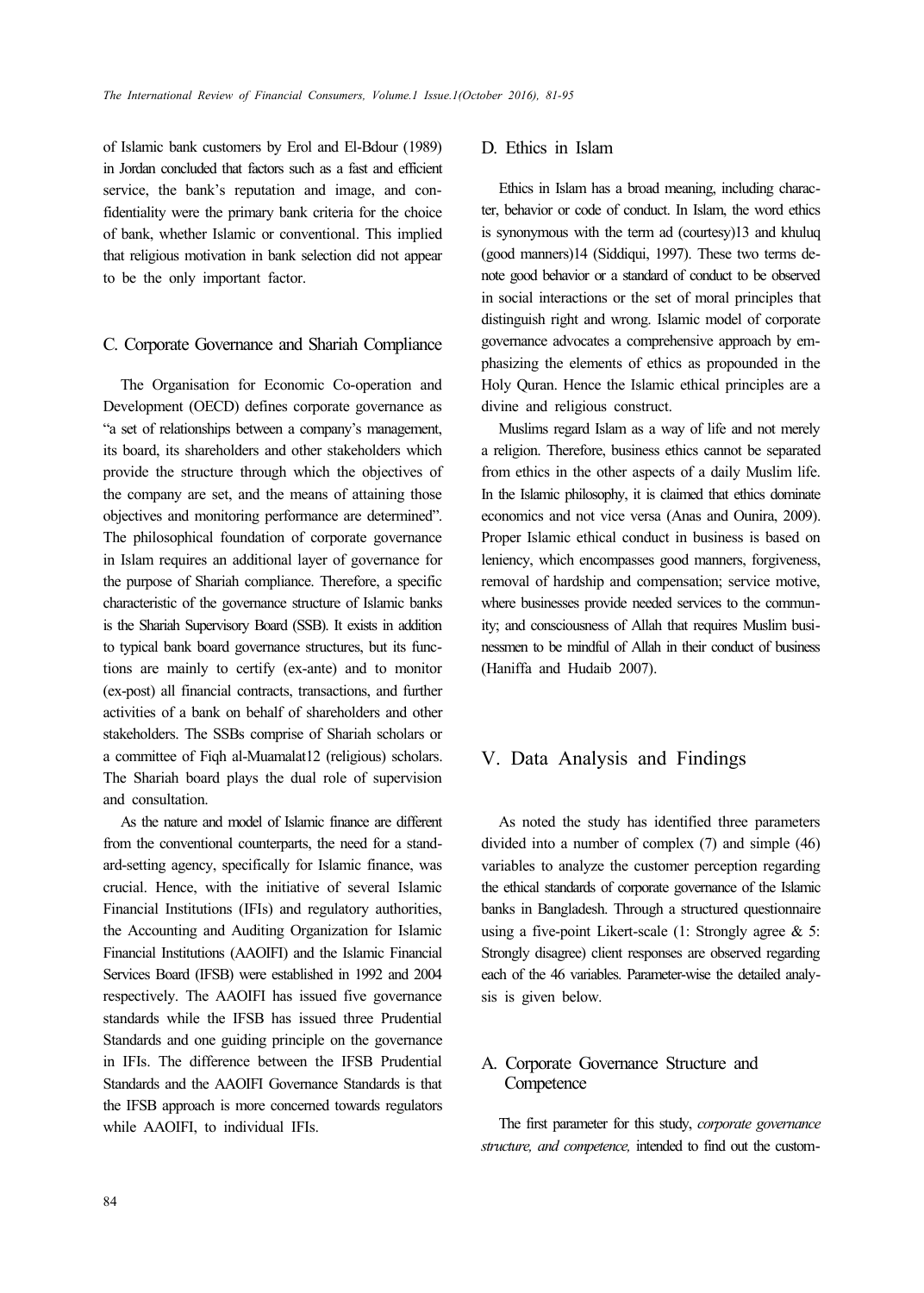ers' knowledge of the composition and competence of board of directors and shariah supervisory board of the banks. In addition, the study also highlighted the top management team's role in maintaining Shariah compliance. This parameter consists of 3 complex variables that ca be sub-divided into 15 simple variables (Table 1). Among these variables, only one has a high positive mean rating (1-2); 12 have a moderately positive mean rating (2-3), and the rest 2 have moderate negative mean ratings (3-4). All the indices except one were found to be significantly different from 3 (Indifferent) at 5% level of significance ( $\alpha = 5\%$ ).

The study noted that the customers are not fully aware of the composition of the board of directors of the bank (3.23), but they responded a little positively regarding the board of directors' honorarium (2.44), accountability (2.27) and competence (2.09). The customers are found aware of the presence of the shariah supervisory board of the bank (2.24), but they are not very sentient of its composition (3.34). The respondents noted that the shariah supervisory board members are expert in this area (2.46) and selected properly (2.27) and responsible enough for ensuring Shariah compliance of the bank (1.99). Customers found the Shariah supervisory board to be an independent body (2.56) and perceived them to be fair regarding their assessment (2.54) and accountability. They also think that the shariah board members of their bank do not sit on the shariah board of another bank (2.63). Customers noted that the top management takes part in decision-making in line with Shariah compliance

| Parameter                         | Complex Variables                               | Simple Variables                                                                               | Mean Index                                                               | Standard<br>Deviation |
|-----------------------------------|-------------------------------------------------|------------------------------------------------------------------------------------------------|--------------------------------------------------------------------------|-----------------------|
|                                   |                                                 | 1) Clients awareness of the composition of the BOD of<br>the bank                              | $3.23*$                                                                  | 1.42                  |
|                                   | Board of Directors                              | 2) The honorarium of the BOD is in line with company<br>policy                                 | 2.44                                                                     | 0.91                  |
|                                   | (BOD)<br>(2.51)                                 | 3) The members of the BOD of the bank are<br>accountable to all the stakeholders               | 2.27                                                                     | 0.95                  |
|                                   |                                                 | 4) The members of the BOD of the bank are<br>sufficiently qualified to run the bank            | 2.09                                                                     | 0.89                  |
|                                   |                                                 | 1) Clients awareness of the composition of the SSB in<br>the bank                              | 3.34                                                                     | 1.34                  |
|                                   | Shariah<br>Supervisory Board<br>(SSB)<br>(2.50) | 2) The members of the SSB of my bank do not sit on<br>the SSB of another bank                  | 2.63                                                                     | 0.83                  |
| Corporate                         |                                                 | 3) SSB is an independent body, not influenced by bank<br>managers                              | 2.56                                                                     | 1.12                  |
| Governance<br>Structure<br>(2.43) |                                                 | 4) The SSB gives a truthful assessment and disclosure<br>of the Shariah compliance of the bank | 2.54                                                                     | 0.98                  |
|                                   |                                                 | 5) The members of the SSB are experts in the field of<br>Islamic finance                       | 2.46                                                                     | 1.04                  |
|                                   |                                                 | 6) The members of the SSB are selected on the proper<br>criteria determined by Bangladesh Bank | 2.27                                                                     | 0.90                  |
|                                   |                                                 | 7) Clients awareness of the presence of an SSB in the<br>bank                                  | 2.24                                                                     | 1.28                  |
|                                   |                                                 |                                                                                                | 8) The SSB is responsible for ensuring Shariah<br>compliance of the bank | 1.99                  |
|                                   |                                                 | 1) The top management takes part in ethical decision<br>making in line with Shariah compliance | 2.41                                                                     | 0.74                  |
|                                   | Top Management<br>(2.28)                        | 2) The top management has appropriate training in<br>Shariah rules                             | 2.28                                                                     | 0.82                  |
|                                   |                                                 | 3) The top management ensures ethical behavior among<br>employees of the bank                  | 2.16                                                                     | 0.68                  |

**Table 1.** Corporate Governance Structure and Competence

\*Not significantly different from 3 (Indifferent) at  $\alpha$ =5%. The rest are significantly different from 3 at  $\alpha$ =5%.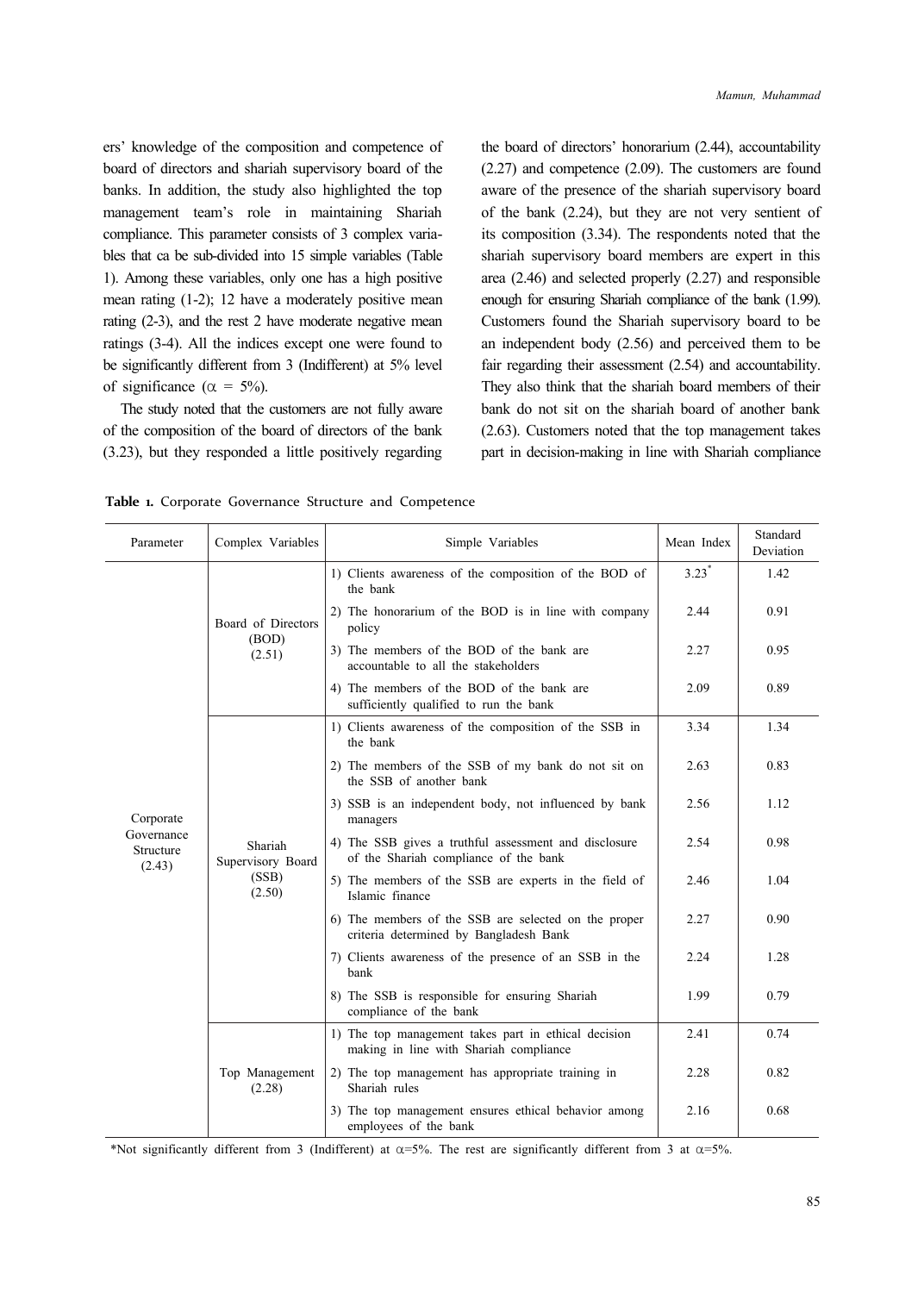(2.41), has appropriate training in Shariah rules (2.28) and also ensure ethical behavior of the bank employees (2.16).

### B. Compliance with Shariah Rules

The second parameter of the study *banks compliance and regulation of Shariah rules* tried to find out customer perception regarding the bank's compliance and regulation of Shariah rules. In addition, the parameter also sought customer's perception about the role of regulatory bodies, like Bangladesh Bank, Government of Bangladesh, IFSB (Islamic Financial Services Board), and AAOIFI (Accounting and Auditing Organization for Islamic Financial Institutions). To analyze this parameter, the study has identified two complex variables and a total of 14 simple variables (Table 2). Among these variables, eight have a high positive mean rating (1-2); 4 have a moderate positive mean rating (2-3) and the rest 2 have moderate negative mean ratings (3-4). All the indices are found significantly different from 3 (Indifferent) at 5% level of significance ( $\alpha = 5\%$ ).

The study found the respondents familiar with the Shariah rules (2.20). The clients very strongly agreed that their bank follows all the Islamic principles in their operations (1.66). Specifically, they very strongly approved that their respective banks do not pay (1.54) or receive (1.63) any interest, do not get involved in speculative activities (1.84), do not invest in haram services (1.60) or product (1.73), make obligatory payment of zakah (1.71) and give interest-free loans (2.44). Regarding the influence of regulatory bodies on the compliance of Shariah rules the customers are found positive to the role of Bangladesh Bank (2.11) and Government of Bangladesh (2.30) in regulating Islamic banks. But customers' perceived knowledge about the functions of other regulatory authorities of Islamic financing, like Islamic Financial Services Board (IFSB) (3.59) and Accounting and Auditing Organization for Islamic Financial

|  |  |  | <b>Table 2.</b> Compliance with Shariah Rules |  |  |  |  |  |  |
|--|--|--|-----------------------------------------------|--|--|--|--|--|--|
|--|--|--|-----------------------------------------------|--|--|--|--|--|--|

| Parameter                               | Complex Variables                                                                                                                              | Simple Variables                                                                                                  | Mean<br>Index | Standard<br>Deviation |
|-----------------------------------------|------------------------------------------------------------------------------------------------------------------------------------------------|-------------------------------------------------------------------------------------------------------------------|---------------|-----------------------|
|                                         |                                                                                                                                                | 1) Bank gives interest-free loans                                                                                 | 2.44          | 1.395                 |
|                                         |                                                                                                                                                | 2) I am familiar with the Shariah rules                                                                           | 2.20          | 1.072                 |
|                                         |                                                                                                                                                | 3) Bank is not involved in any speculative activities                                                             | 1.84          | .863                  |
|                                         |                                                                                                                                                | 4) On acceptance of business risk financing bank<br>entitles a customer the return                                | 1.81          | 1.020                 |
|                                         | Compliance with Shariah<br>laws by the banks<br>(1.81)<br>Influence of regulatory<br>bodies on the<br>compliance of Shariah<br>Rules<br>(3.00) | 5) Bank does not invest in any venture producing<br>haram products                                                | 1.73          | .954                  |
|                                         |                                                                                                                                                | 6) Bank pays the obligatory payment of income and<br>wealth (zakaah)                                              | 1.71          | .944                  |
| Compliance and<br>regulation to Shariah |                                                                                                                                                | 7) Bank follows all the major principles of Islamic<br>banking                                                    | 1.66          | .913                  |
| Rules                                   |                                                                                                                                                | 8) Bank does not receive interest                                                                                 | 1.63          | 1.123                 |
| (2.41)                                  |                                                                                                                                                | 9) Bank does not invest in any haram services                                                                     | 1.60          | .894                  |
|                                         |                                                                                                                                                | 10) Bank does not pay interest                                                                                    | 1.54          | 1.072                 |
|                                         |                                                                                                                                                | 1) I know the functions of Accounting and Auditing<br>Organization for Islamic Financial Institutions<br>(AAOIFI) | 3.99          | 1.225                 |
|                                         |                                                                                                                                                | 2) I know the functions of the Islamic Financial<br>Services Board (IFSB)                                         | 3.59          | 1.338                 |
|                                         |                                                                                                                                                | 3) Government plays an important role in regulation<br>of Islamic banks in Bangladesh                             | 2.30          | .877                  |
|                                         |                                                                                                                                                | 4) Bangladesh Bank plays a major role in regulating<br>the Islamic banks in Bangladesh                            | 2.11          | .751                  |

N.B.: The indices are significantly different from 3 at  $\alpha = 5\%$ .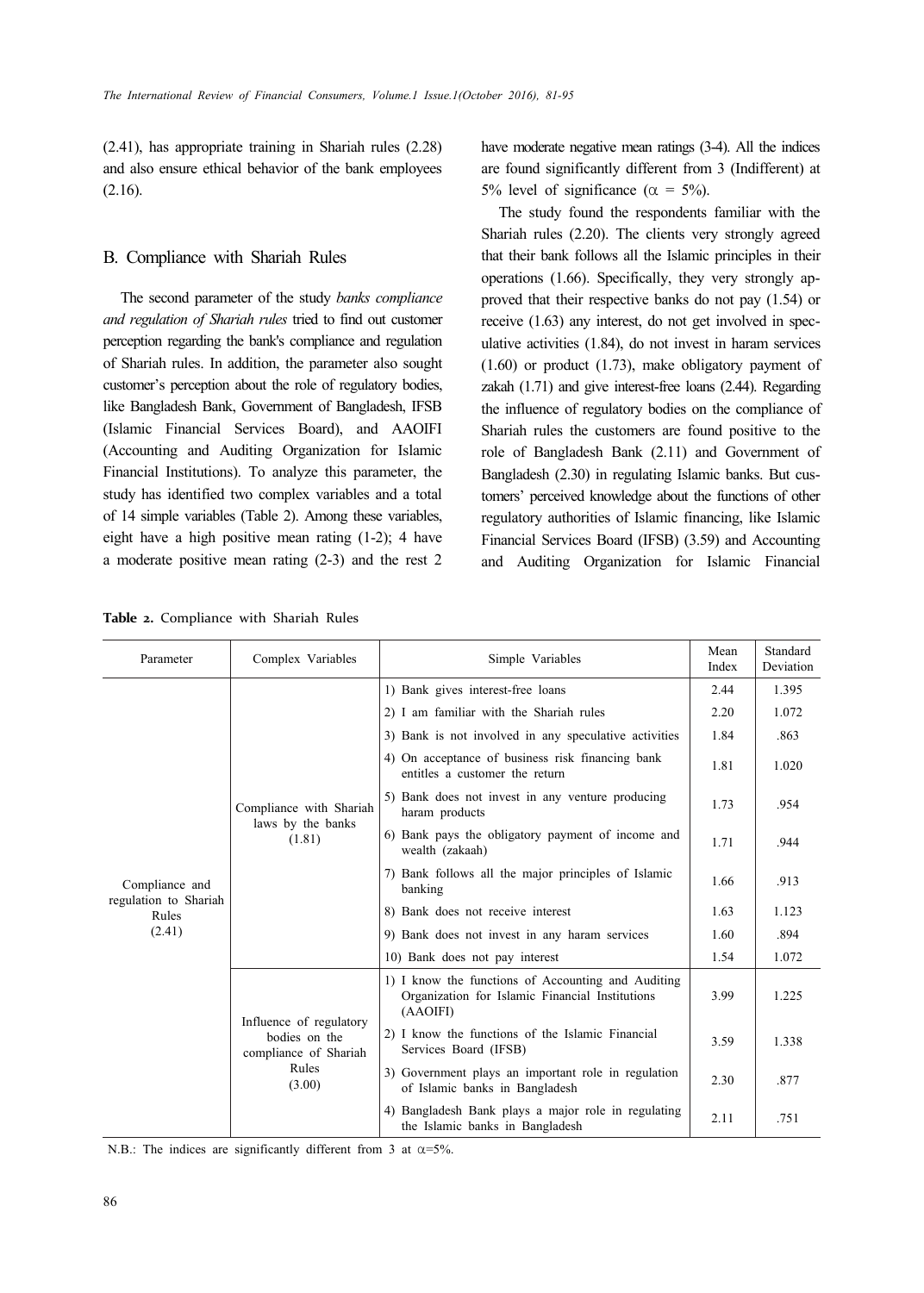Institutions (AAOIFI) (3.99) are found very limited.

### C. Disclosure of Information

The third parameter of the research, disclosure of information, intended to find out the customers' knowledge and awareness of the information that should be disclosed by the bank. The study also intended to find out (i) if the customers know whether their bank takes adequate measures to notify the customers about the disclosed information and (ii) the means by which the customers get to know about the disclosures. This parameter consists of 2 complex variables which are further divided into 17 simple variables. Among these only 1 variable, social responsibility has a high positive mean rating (1.61), 12 variables have a moderately positive mean rating (2-3) and the rest 4 simple variables have a moderately low negative mean rating (3-4). All the indices are found significantly different from 3 (Indifferent) at 5% level of significance ( $\alpha = 5\%$ ).

The study noted that the customers responded positively regarding ethical disclosure of information of the bank (2.57). They agreed that their banks make them aware of the credit risk (2.19), recognizes all expected profit or losses when reasonably measurable (2.26), discloses the amount it is obligated to deposit as compensating balances (2.48), do not manipulate price (2.03), never mislead clients by withholding information (2.01), never deliberately issues misleading information (2.85), and make full disclosure before signing a document (2.08). The study noted that the bank has an effective procedure

**Table 3.** Disclosure of Information

| Parameter                    | Complex<br>Variables                        | Simple Variables                                                                                                                                       | Mean<br>Index | Standard<br>Deviation |
|------------------------------|---------------------------------------------|--------------------------------------------------------------------------------------------------------------------------------------------------------|---------------|-----------------------|
|                              |                                             | The bank sometimes mistakenly issues information that is potentially<br>misleading to the stakeholders                                                 | 3.51          | 1.31                  |
|                              |                                             | The bank makes undisclosed profit at the expense of its clients                                                                                        | 3.21          | 0.92                  |
|                              |                                             | The bank never deliberately issues information that is potentially<br>misleading to the stakeholders                                                   | 2.85          | 1.58                  |
|                              |                                             | The bank discloses the amount it is obligated to deposit with others<br>as compensating balances                                                       | 2.48          | 0.83                  |
|                              |                                             | The bank is transparent about conflicts while making clear what<br>mechanisms are in place to manage them properly                                     | 2.36          | 0.98                  |
|                              | Corporate and<br>Social reporting<br>(2.40) | The bank has appropriate safeguard against occurrences due to lack of<br>due care                                                                      | 2.32          | 0.79                  |
|                              |                                             | The bank recognizes all expected profit or losses when reasonably<br>measurable                                                                        | 2.26          | 0.82                  |
| Ethical<br><b>Disclosure</b> |                                             | The bank has an effective procedure to handle complaints                                                                                               | 2.24          | 0.92                  |
| of Information<br>(2.57)     |                                             | The bank provides General disclosure about credit risk in its financial<br>statements                                                                  | 2.19          | 0.86                  |
|                              |                                             | The bank informs clients about its obligation to make full disclosure<br>of facts relevant to the proposed transaction before signing any<br>documents | 2.08          | 0.73                  |
|                              |                                             | The bank never manipulates price                                                                                                                       | 2.03          | 0.73                  |
|                              |                                             | The bank never misleads clients by withholding material information                                                                                    | 2.01          | 0.80                  |
|                              |                                             | The bank conducts its business in a socially responsible manner                                                                                        | 1.61          | 0.81                  |
|                              | Measures to                                 | I check the bank's website for price-sensitive information                                                                                             | 3.10          | 1.50                  |
|                              | notify clients<br>about the                 | I check mails/e-mails for price-sensitive information of the bank                                                                                      | 3.01          | 1.51                  |
|                              | disclosed                                   | I check newspaper for price-sensitive information of the bank                                                                                          | 2.54          | 1.54                  |
|                              | information<br>(2.74)                       | The bank sends invitation to its share-holders to annual general<br>meetings                                                                           | 2.33          | 1.50                  |

N. B.: The indices are significantly different from 3 at  $\alpha = 5\%$ .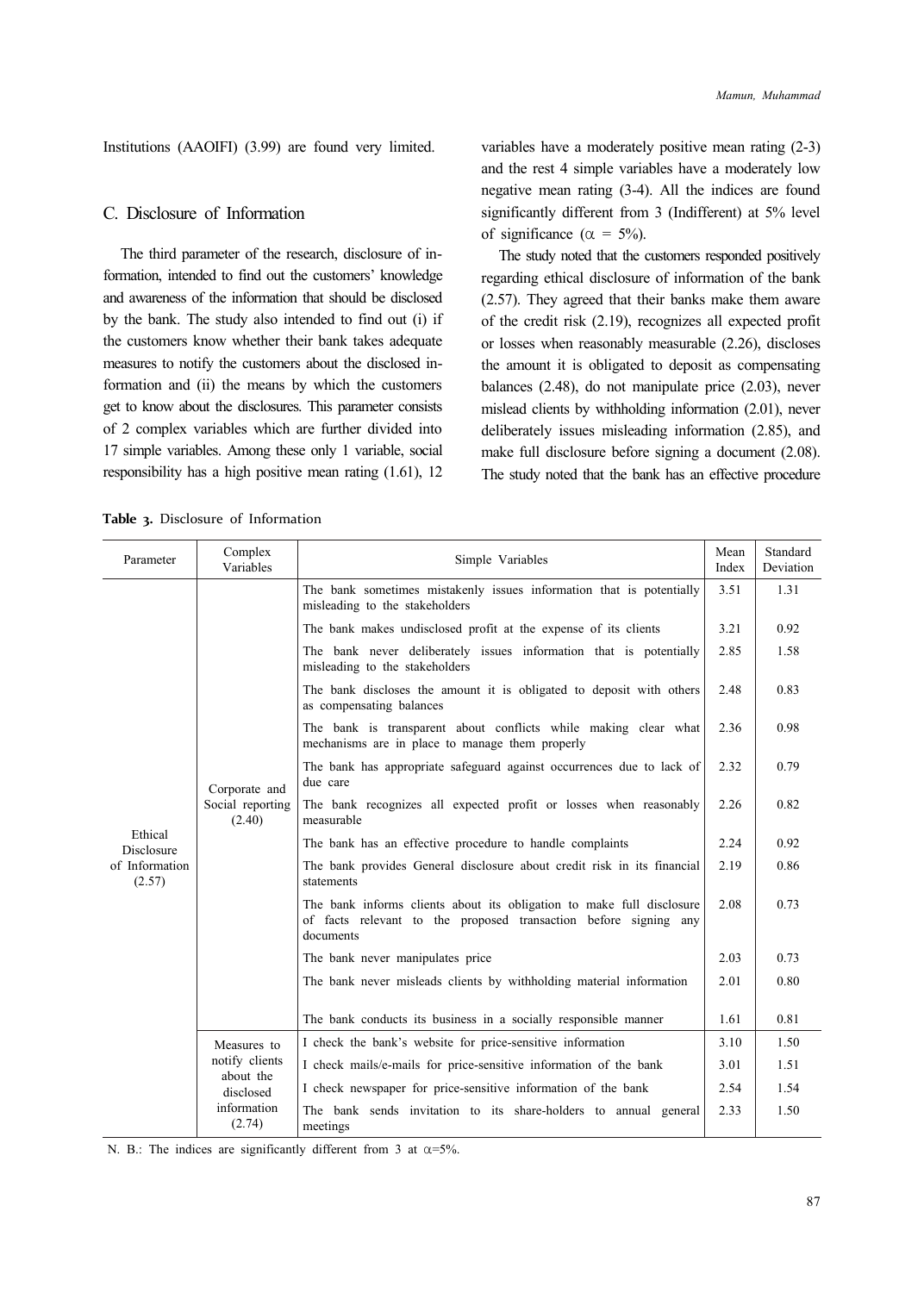| Scores                         | Frequency                | Percent                  |
|--------------------------------|--------------------------|--------------------------|
| Strongly Agree (1)             | 17                       | 21.5                     |
| Agree $(2)$                    | 51                       | 64.6                     |
| Neither agree nor disagree (3) | 8                        | 10.1                     |
| Disagree $(4)$                 | 3                        | 3.8                      |
| Strongly Disagree (5)          | $\overline{\phantom{0}}$ | $\overline{\phantom{a}}$ |
| Total                          | 79                       | 100.0                    |

**Table 4.** Frequency of Responses regarding Ethical Standards

**Table 5.** Total Variance Explained by the Factors

| Factors                                             | Eigen value | Variance<br>$(\%)$ | Cumulative Variance<br>$(\%)$ |
|-----------------------------------------------------|-------------|--------------------|-------------------------------|
| 1. Compliance with shariah rules                    | 9.991       | 21.719             | 21.719                        |
| 2. Corporate governance structure and competence    | 5.523       | 12.006             | 33.725                        |
| 3. Shariah Supervisory Board Structure & Competence | 3.727       | 8.103              | 41.828                        |
| 4. Regulatory bodies of the banks                   | 3.160       | 6.869              | 48.697                        |
| 5. Disclosed information to clients                 | 2.623       | 5.703              | 54.400                        |
| 6. Effective complaints handling                    | 2.070       | 4.500              | 58.900                        |
| 7. Non-issuance of misleading information           | 2.024       | 4.400              | 63.301                        |
| 8. Recognition of expected profit or loss           | 1.748       | 3.800              | 67.101                        |
| 9. Government regulation                            | 1.470       | 3.196              | 70.297                        |
| 10. Safeguard against casual occurrences            | 1.192       | 2.591              | 72.888                        |
| 11. Obligation to full disclosure                   | 1.115       | 2.424              | 75.312                        |
| 12. Shariah Supervisory Board                       | 1.100       | 2.392              | 77.704                        |
| 13. Corporate Reporting & bank regulation           | 1.016       | 2.208              | 79.912                        |

to handle complaints (2.24), has a transparent mechanism of conflict management (2.36), and has an appropriate safeguard against undue occurrences (2.32). The clients did not believe that their bank mistakenly issues misleading information (3.51), nor made an undisclosed profit at the expense of its clients (3.21). Respondents agreed that the bank sent them an invitation to annual general meetings (2.33). But interestingly the clients are found to rely more on newspaper (2.54), rather than bank's website (3.10) or e-mails (3.01) for price-sensitive information of their bank.

## D. Overall Perception towards Ethical Standards in Corporate Governance

The overall perception of the respondents regarding ethical corporate governance of the banks is found positive. The study found that 86.1% of the respondents think positively about banks ethical corporate governance. Mean index for overall perception towards ethical standard in corporate governance is found to be 1.96 (Std. dev.=0.82). It means that customers overall perception towards ethical standard in corporate governance of Islamic banks is positive.

# E. Factor Analysis<sup>13</sup>

A factor analysis using orthogonal rotation14 is conducted to reduce the 46 variables into a few numbers of factors. The analysis reduced the 46 survey variables into 13 factors with Eigenvalue greater than one (Table 5). The factor analysis of 46 variables with 80 sample15 is found adequate (KMO test result =  $0.543 \ge 0.5$ ) and valid (Bartlett's test of sphericity significance level = 0.000). As can be seen from the table, these 13 factors explain 79.91% of the variability. Also, it can be noted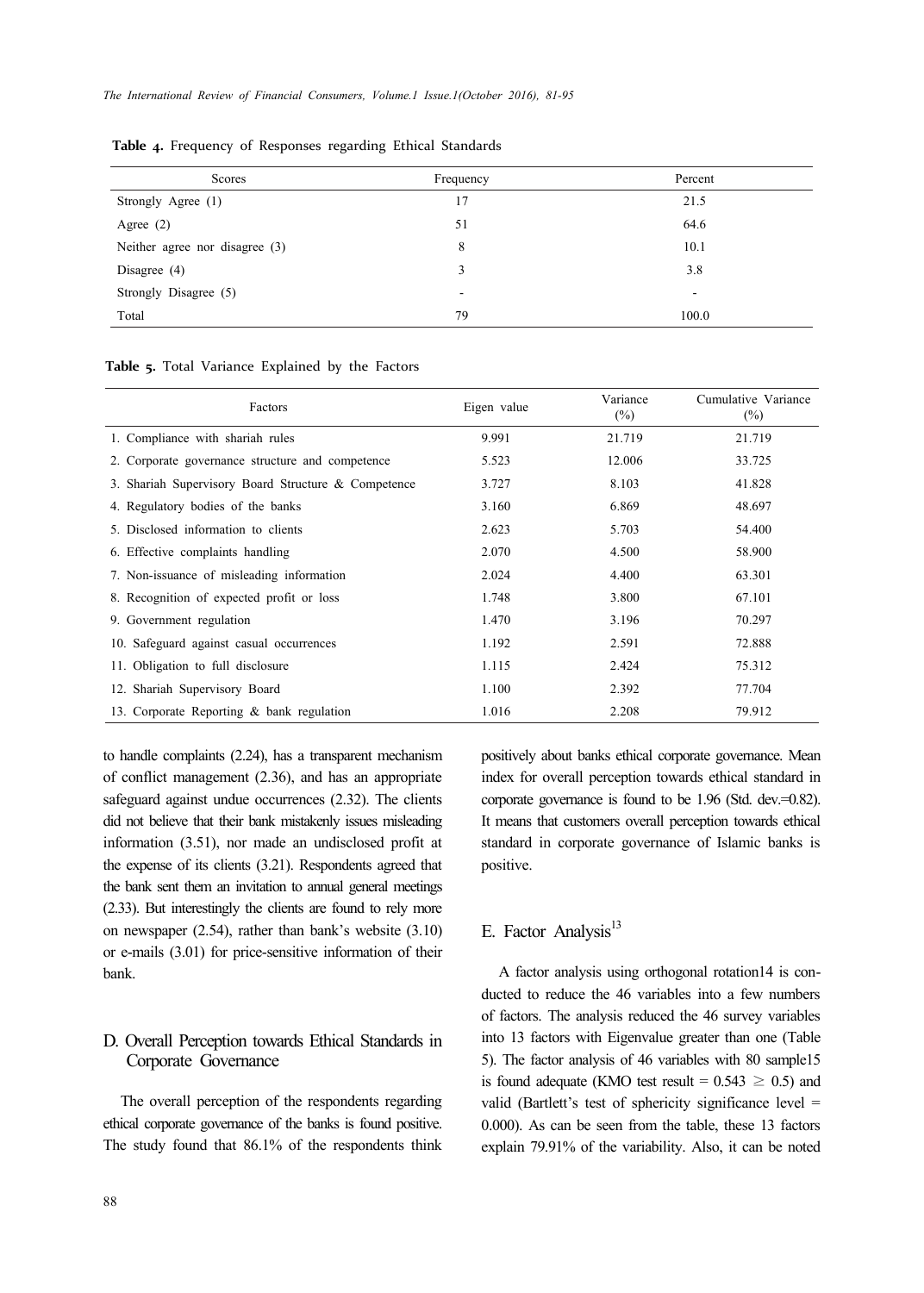**Table 6.** Variables of Factor 1

| Sl No. | Variable Name                                                  | Factor Loading |
|--------|----------------------------------------------------------------|----------------|
|        | Bank does not pay interest                                     | .893           |
| 2      | Bank does not receive interest                                 | .879           |
| 3      | Bank does not invest in any venture producing haram products   | .776           |
| 4      | Bank does not invest in any haram services                     | .690           |
| 5      | Bank is not involved in any speculative activities             | .613           |
| 6      | Bank gives interest-free loans                                 | .598           |
| 7      | Bank follows all the major principles of Islamic banking       | .507           |
| 8      | Bank pays the obligatory payment of income and wealth (zakaah) | .494           |

**Table 7.** Variables of Factor 2

| $SI$ No.       | Variable Name                                                                            | Factor Loading |
|----------------|------------------------------------------------------------------------------------------|----------------|
|                | The members of the BOD of the bank are sufficiently qualified to run the bank            | .856           |
| $\overline{c}$ | The members of the BOD of the bank are accountable to all the stakeholders               | .694           |
| 3              | The honorarium of the BOD is in line with company policy                                 | .673           |
| 4              | The members of the SSB are selected on the proper criteria determined by Bangladesh Bank | .580           |
| 5              | The top management ensures ethical behavior among employees of the bank                  | .513           |

that the first two factors (Compliance of Shariah rules and Corporate Governance Structure and Competence) appear to be the most important as they explain 21.72% and 12.00% of the variability respectively. Some of the other notable factors include Shariah Supervisory Board  $(s2=8.10\%)$ , compliance assurance  $(s2=5.706\%)$  and learning from mistakes (s2=4.944%). The communalities16 of the variables that constituted the factors are found very strong, which indicates strong relationships among the variables (Appendix 2).

The following sections describe and analyze these factors in detail.

#### *Factor 1: Compliance with Shariah Rules*

The first factor explaining 21.27% of the variability consists of eight variables (Table 6). The high factor loading17 explains the strong correlation of the variables with the factor. As noted most of the variables are linked with the compliance of shariah laws by the banks.

#### *Factor 2: Corporate Governance Structure and Competence*

The second factor explains 12% of the variability and consists of 5 variables (Table 7). The high factor loadings in this case also explain the strong correlation of the variables with the factor. As noted most of the variables here are linked mostly with the parameter corporate governance structure, which includes the board of directors, the shariah board, and the top management.

#### *Factor 3: Shariah Supervisory Board Structure and Competence*

The third factor explains 8.1% of the variability consists of 5 variables (Table 8). The high factor loadings in this case also explain the strong correlation of the variables with the factor. As noted most the variables here are linked mostly with the features of shariah supervisory board.

#### *Factor 4: Regulatory bodies of the banks*

The fourth factor explains 6.87% of the variability and consists of 5 variables (Table 9). The high factor loadings in this case also explain the strong correlation of the variables with the factor. As noted, most of the variables here are linked mostly with the customer awareness about the regulatory bodies of the banks.

#### *Factor 5: Disclosed information to clients*

The fifth factor explains 5.7% of the variability and consists of four variables (Table 10). The high factor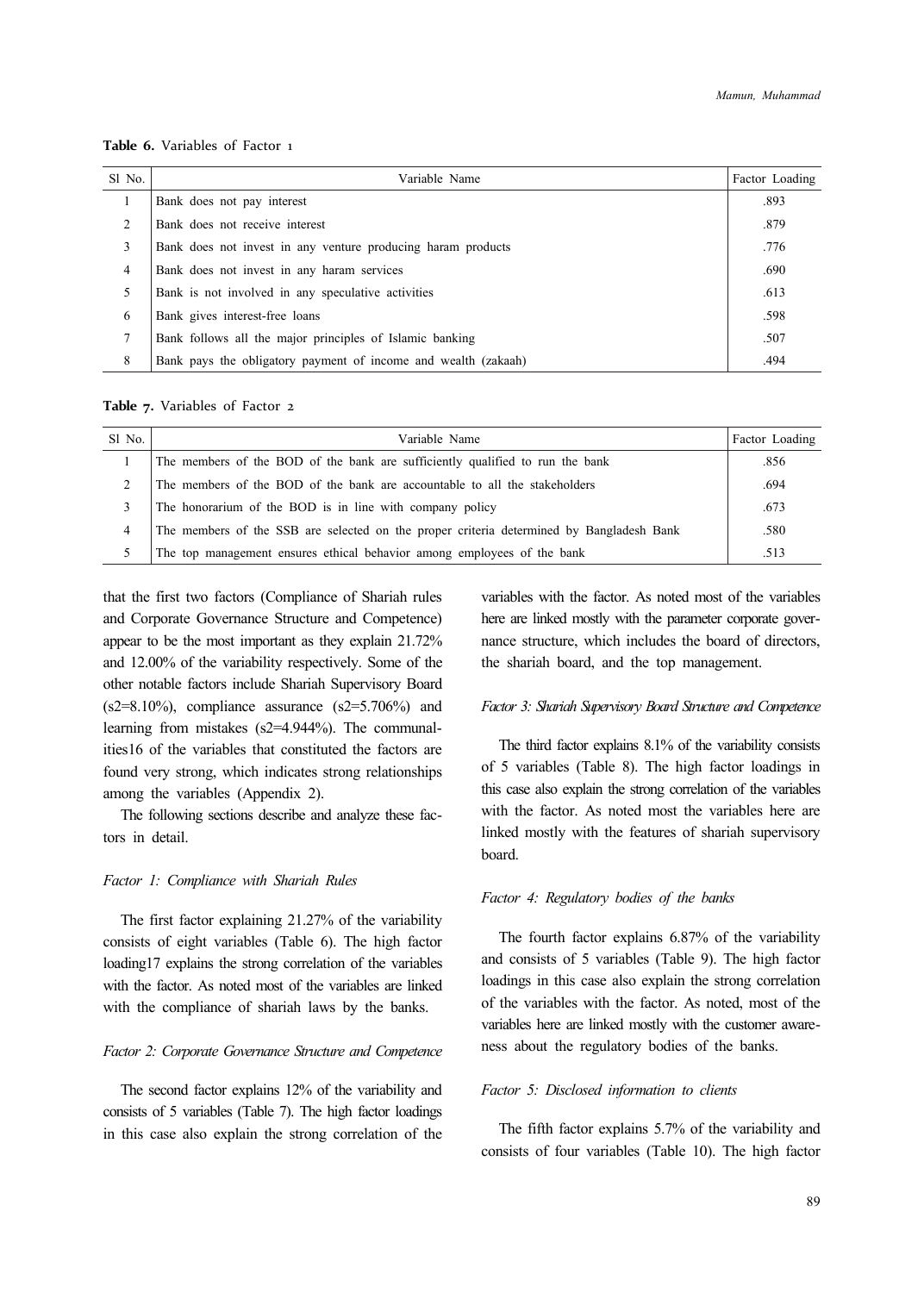### **Table 8.** Variables of Factor 3

| S1 No. | Variable Name                                                                            | Factor Loading |
|--------|------------------------------------------------------------------------------------------|----------------|
|        | The SSB is an independent body, not influenced by bank managers                          | .857           |
|        | The SSB gives a truthful assessment and disclosure of the Shariah compliance of the bank | .769           |
| 3      | The SSB is responsible for ensuring Shariah compliance of the bank                       | .588           |
| 4      | The top management takes part in ethical decision making in line with Shariah compliance | .521           |
|        | The SSB members are experts in the field of Islamic finance                              | .458           |

#### **Table 9.** Variables of Factor 4

| S1 No. | Variable Name                                                                                               | Factor Loading |
|--------|-------------------------------------------------------------------------------------------------------------|----------------|
|        | I know the functions of Accounting and Auditing Organization for Islamic Financial Institutions<br>(AAOIFI) | .846           |
|        | I know the functions of Islamic Financial Services Board (IFSB)                                             | .740           |
| 3      | Shariah board members do not sit on Shariah board of other banks                                            | .527           |
| 4      | Clients' awareness of the composition of the BOD of the bank                                                | .476           |
|        | Clients' familiarization of the Shariah rules                                                               | .460           |

### **Table 10.** Variables of Factor 5

| Sl No. | Variable Name                                                     | Factor Loading |
|--------|-------------------------------------------------------------------|----------------|
|        | I check the bank's website for price-sensitive information        | .901           |
|        | I check mails/e-mails for price-sensitive information of the bank | .897           |
|        | I check newspaper for price-sensitive information of the bank     | .754           |
| 4      | The bank sends me the invitation to annual general meetings       | .516           |

#### **Table 11.** Variables of Factor 6‐8

| Sl No. | Variable Name                                                                                                      | Factor Loading |
|--------|--------------------------------------------------------------------------------------------------------------------|----------------|
|        | Factor 6 (Effective complaints handling)                                                                           |                |
| 1      | The bank has an effective procedure to handle complaints                                                           | .786           |
| 2      | The bank never misleads clients by withholding material information                                                | .729           |
| 3      | The bank is transparent about conflicts while making clear what mechanisms are in place to manage<br>them properly | .652           |
|        | Factor 7 (Non-issuance of misleading information)                                                                  |                |
|        | The bank never deliberately issues information that is potentially misleading to the stakeholders                  | .849           |
| 2      | The bank sometimes mistakenly issues information that is potentially misleading to the stakeholders                | .732           |
|        | Factor 8 (Recognition of expected profit or loss)                                                                  |                |
| 1      | The bank recognizes all expected profit or losses when reasonably measurable                                       | 0.705          |
| 2      | The bank discloses the amount it is obligated to deposit with others as compensating balances                      | 0.652          |

loadings in this case also explain the strong correlation of the variables with the factor. As noted, most of the variables here are linked mostly with the tools banks use to disseminate information to their clients.

### *Factor 6-8: Corporate and social reporting*

The factor 6-8 mainly grouped the corporate social reporting variables explaining 4.5%, 4.4% and 3.8% of the variability respectively. The factors consist of 3, 2, and 2 variables respectively (Table 11). The high factor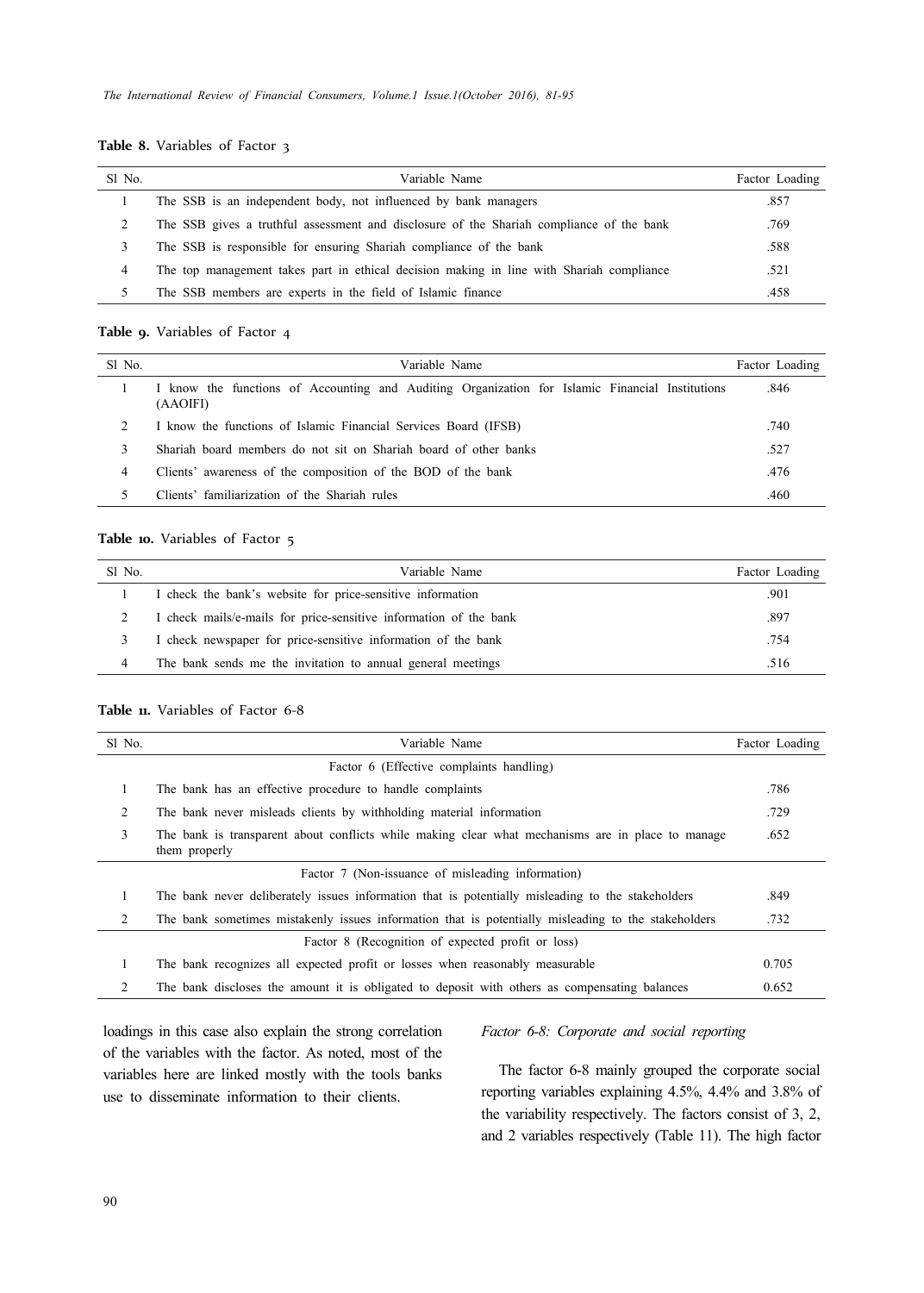# Sl No. Variable Name Factor Loading 1 Bangladesh Bank plays a major role in regulating the Islamic banks in Bangladesh 0.863 2 Government plays an important role in regulation of Islamic banks in Bangladesh 0.850

#### **Table 12.** Variables of Factor 9

#### **Table 13.** Variables of Factor 10‐11

| Sl No. | Variable Name                                                                                                                                                |       |  |  |
|--------|--------------------------------------------------------------------------------------------------------------------------------------------------------------|-------|--|--|
|        | Factor 10 (Safeguard against casual occurrences)                                                                                                             |       |  |  |
|        | My bank has appropriate safeguard against occurrences due to lack of due care                                                                                | 0.844 |  |  |
| 2      | The bank never manipulates price                                                                                                                             | 0.630 |  |  |
| 3      | My bank conducts its business in a socially responsible manner                                                                                               | 0.386 |  |  |
|        | Factor 11 (Obligation to full disclosure)                                                                                                                    |       |  |  |
|        | The bank informs clients about its obligation to make full disclosure of material facts relevant to<br>the proposed transaction before signing any documents | 0.824 |  |  |
| 2      | The bank provides general disclosure about credit risk in its financial statements                                                                           | 0.709 |  |  |

#### **Table 14.** Variables of Factor 12

| Sl No. | Variable Name                                                             | Factor Loading |
|--------|---------------------------------------------------------------------------|----------------|
|        | I am aware of the presence of a Shariah Supervisory Board in my bank      | 0.646          |
|        | The top management has appropriate training in Shariah rules              | 0634           |
| 3      | I am aware of the composition of the Shariah Supervisory Board of my bank | 0.573          |

loadings in each of the cases also explain the strong correlation of the variables with the factors. As noted, most of the variables here are linked with the banks corporate social reporting to their clients.

#### *Factor 9: Government regulation*

The ninth factor explains 3.2% of the variability consists of 2 variables (Table 12). The high factor loadings in this case also explain the strong correlation of the variables with the factor. As noted both the variables here are linked with the customer awareness about the public regulatory bodies.

### *Factor 10-11: Corporate and social reporting*

The factors 10-11 again grouped the corporate social reporting variables explaining 2.59% and 2.42% of the variability respectively. The factors consist of 3 and 2 variables respectively (Table 13). The high factor loadings in most of the cases also explain the strong correlation of the variables with the factors. As noted, most of the variables here are linked with the banks corporate social reporting to their clients.

#### *Factor 12: Shariah Supervisory Board*

The twelfth factor explains 2.39% of the variability and consists of 3 variables (Table 14). The high factor loadings in this case also explain the strong correlation of the variables with the factor. As noted, most of the variables here are linked mostly with the customer awareness about the shariah body of the bank.

#### *Factor 13: Corporate Reporting & bank regulation*

The thirteenth factor explains 2.21% of the variability consists of 2 variables (Table 15). The high factor loadings in this case also explain the strong correlation of the variables with the factor. As noted, most of the variables here are linked with the customer awareness, corporate reporting & bank regulation.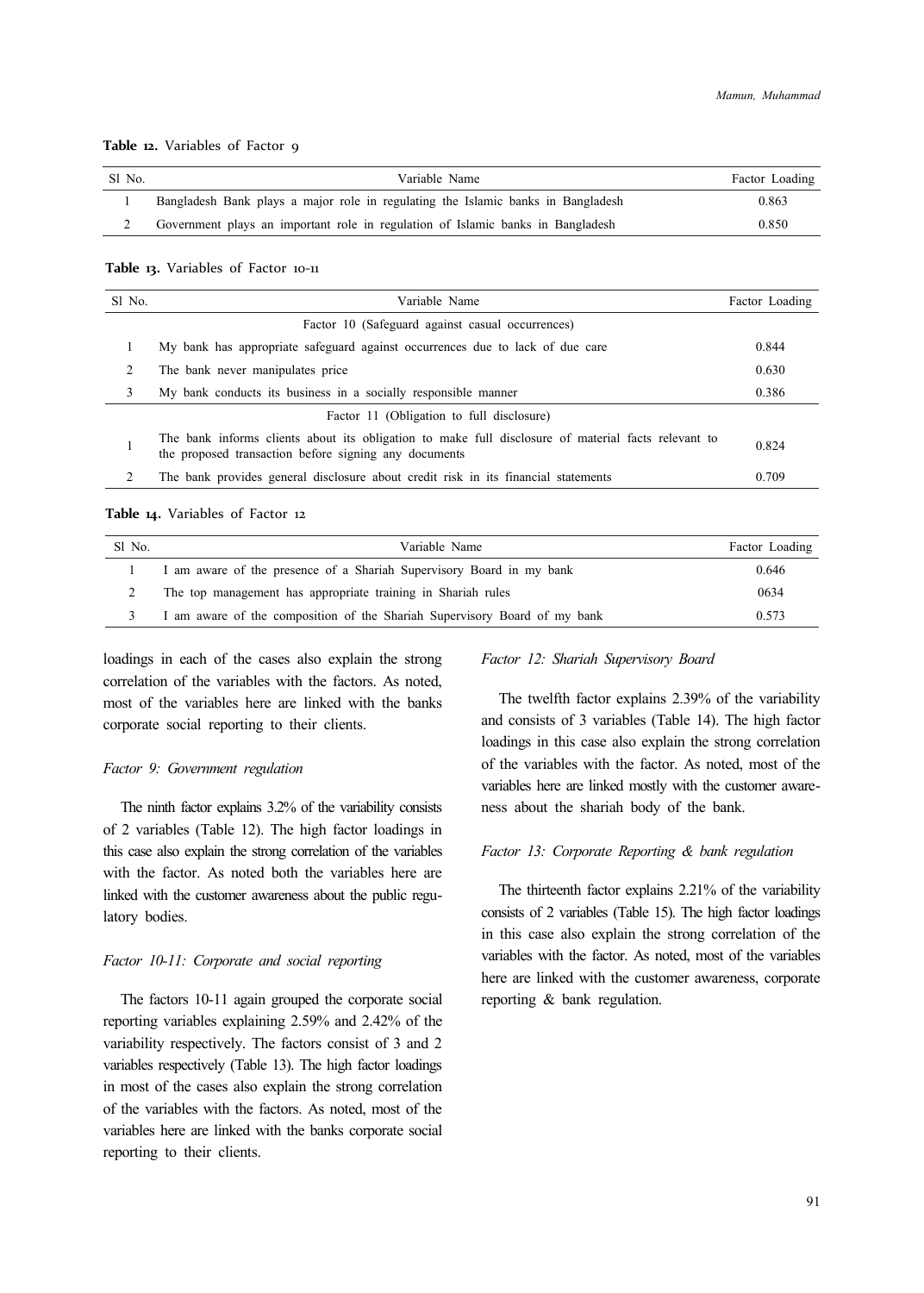| <b>Table 15.</b> Variables of Factor 13 |  |  |
|-----------------------------------------|--|--|
|                                         |  |  |

| Sl No. | Variable Name                                                                            | Factor Loading |
|--------|------------------------------------------------------------------------------------------|----------------|
|        | My bank makes undisclosed profit at the expense of its clients                           | $-0.769$       |
|        | My bank had entitled me to return only when I accepted the business risk of my financing | 0.561          |

Table 16. Factor-wise distribution of simple variables in different parameter/complex variable

| Parameters<br>$\rightarrow$        | Corporate governance structure |                                       | Compliance with shariah rules |                            | Ethical disclosure<br>of information |                                      |                               |
|------------------------------------|--------------------------------|---------------------------------------|-------------------------------|----------------------------|--------------------------------------|--------------------------------------|-------------------------------|
| Complex<br>Variables $\rightarrow$ | Board of<br>Directors<br>(BOD) | Shariah<br>Supervisory<br>Board (SSB) | Top<br>Management             | Compliance by<br>the banks | Influence of<br>regulatory<br>bodies | Corporate<br>and Social<br>reporting | Measures to<br>notify clients |
| Factors $\downarrow$               |                                |                                       |                               |                            |                                      |                                      |                               |
| Factor 1                           |                                |                                       |                               | 8                          |                                      |                                      |                               |
| Factor 2                           | 3                              |                                       |                               |                            |                                      |                                      |                               |
| Factor 3                           |                                | 4                                     |                               |                            |                                      |                                      |                               |
| Factor 4                           |                                | 1                                     |                               |                            | 2                                    |                                      |                               |
| Factor 5                           |                                |                                       |                               |                            |                                      |                                      | 4                             |
| Factor 6                           |                                |                                       |                               |                            |                                      | 3                                    |                               |
| Factor 7                           |                                |                                       |                               |                            |                                      | 2                                    |                               |
| Factor 8                           |                                |                                       |                               |                            |                                      | $\overline{c}$                       |                               |
| Factor 9                           |                                |                                       |                               |                            | 2                                    |                                      |                               |
| Factor 10                          |                                |                                       |                               |                            |                                      | 3                                    |                               |
| Factor 11                          |                                |                                       |                               |                            |                                      | $\overline{c}$                       |                               |
| Factor 12                          |                                | $\overline{2}$                        |                               |                            |                                      |                                      |                               |
| Factor 13                          |                                |                                       |                               | 1                          |                                      |                                      |                               |
| $\Sigma =$                         | 4                              | 8                                     | 3                             | 10                         | 4                                    | 13                                   | 4                             |

# F. Factor-wise Distribution of Variables in Different Parameter/Complex Variable

The factor-wise distribution of 46 simple variables in different parameter/complex variable is shown in Table 16. As noted factors 1 and 9 covers mostly the variables under parameter "compliance of shariah rules"; whereas the variables under parameter "corporate governance structure" are grouped in factors 2, 3, and 12. Factors 5, 6-8, 10-11mostly cover variables under the parameter "ethical disclosure of information". Only factor 4 and 13 variables are a mixture of variables from two different parameters.

Further analysis shows that factor 1 contains most of the variables (8 of 10) of the complex variable "bank compliance of shariah rules", factor 2 contains most of the variables (3 of 4) of the complex variable "BOD structure", factor 3 contains most of the variables (4 of 8) of the complex variable "SSB structure" and factor 5 contains all the variables (4 of 4) of the complex variable "measures to notify clients". Factors 6-8, and 10-11 only cover variables of complex variable "corporate and social reporting". Hence it can be concluded that the factor-wise distribution of 46 simple variables is well-grouped in different parameter/complex variable.

# Ⅵ. Correlation between Overall Ethical Standards and Different Demographic Features

The study tried to find out correlation between responses regarding the overall ethical standards and different demographic features (Appendix 3). It is noted that there is no significant correlation of the overall ethical standards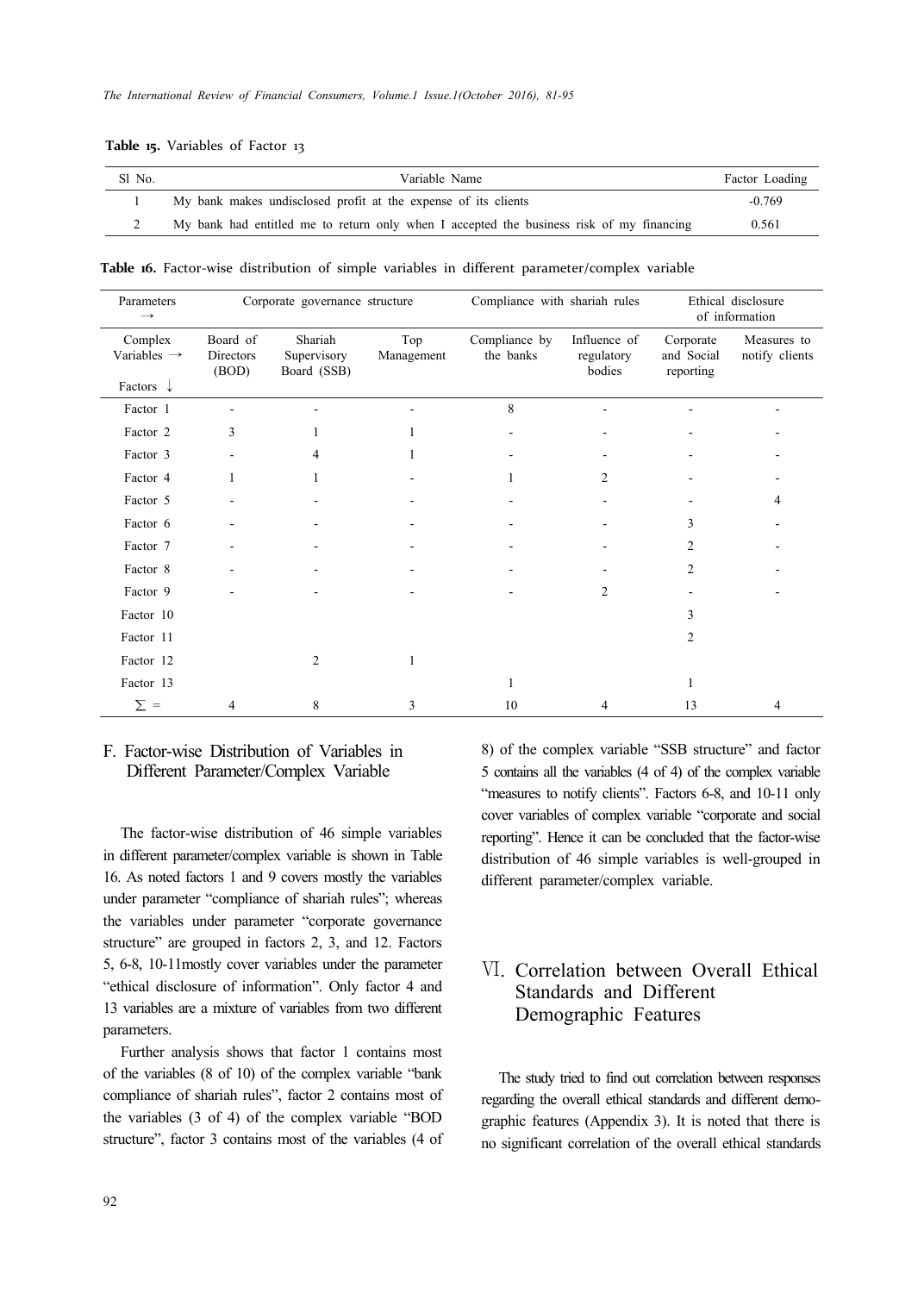with age (r = - 0.073 and  $\alpha$  = 0.526), gender (r = -0.125 and  $\alpha = 0.272$ ), average monthly income (r = -0.246) and  $\alpha = 0.067$ ), level of education (r = -0.169 and  $\alpha$ ) = 0.145), formal Islamic education ( $r = 0.205$  and  $\alpha$  $= 0.074$ ), length of relationship with Islamic bank (r = -0.215 and  $\alpha$  = 0.065) of respondent at a significance level of 5%.

# Ⅶ. Summary, Conclusion, and Recommendation

The study tried to analyze the customer perception regarding the ethical standards of corporate governance of the Islamic banks in Bangladesh. The first parameter for this study, *corporate governance structure, and competence,* intended to find out the customers' knowledge of the composition and competence of board of directors and shariah supervisory board (SSB) of the bank. In addition, the study also intended to find out top management role to maintain Shariah compliance.

The study noted that the customers are not fully aware of the composition of the board of directors of the bank, but they responded a little positively regarding the board of directors' competence, accountability, and honorarium. The customers were found to be aware of the presence of the shariah supervisory board of the bank, but they are not very sentient of its composition. The respondents noted that the shariah supervisory board members are expert in this area and selected properly and are responsible enough for ensuring Shariah compliance of the bank. Customers found the shariah supervisory board to be an independent body and perceived them to be fair regarding their assessment and accountability. They also think that the shariah board members of their bank do not sit on the shariah board of another bank. Customers noted that the top management team had an appropriate training in Shariah rules, take part in decision-making in line with Shariah compliance and also ensure ethical behavior of the bank employees.

The second parameter for this study is the bank's compliance and regulation of Shariah rules. The study found the response familiar with the Shariah rules. The bank clients very strongly agreed that their bank follows all the Islamic principles in their operations. Specifically, they very strongly approved that their bank does not pay or receive any interest, do not involve in speculative activities, do not invest in haram services or product, make obligatory payment of zakah and give interest-free loans. Regarding the influence of regulatory bodies on the compliance of Shariah rules the customers are found positive to the role of Bangladesh Bank and Government of Bangladesh in regulating Islamic banks. But customers' perceived knowledge about the functions of other regulatory authorities of Islamic financing, like Islamic Financial Services Board (IFSB) and Accounting and Auditing Organization for Islamic Financial Institutions (AAOIFI) are found very limited.

The third parameter of the research, disclosure of information, intended to find out the customers' knowledge and awareness of the information that should be disclosed by the bank. The study noted that the customers responded positively regarding ethical disclosure of information of the bank. They agreed that their banks make them aware of the credit risk, recognizes all expected profit or losses when reasonably measurable, discloses the amount it is obligated to deposit as compensating balances, do not manipulate price, never mislead clients by withholding information, never deliberately issues misleading information, and make full disclosure before signing a document. The study noted that the bank has an effective procedure to handle complaints, has a transparent mechanism of conflict management, and has an appropriate safeguard against undue occurrences. The clients do not believe that their bank mistakenly issues misleading information, nor makes an undisclosed profit at the expense of its clients. Respondents agreed that the bank sends them the invitation to annual general meetings. But interestingly the clients are found to rely more on newspaper, rather than bank's website or e-mails for price-sensitive information of their bank.

The overall perception of the respondents regarding ethical corporate governance of the banks is found positive. The study found that majority of the respondents think positively about bank's ethical corporate governance. It means that customers' overall perception towards ethical standard in corporate governance of the Islamic banks is positive.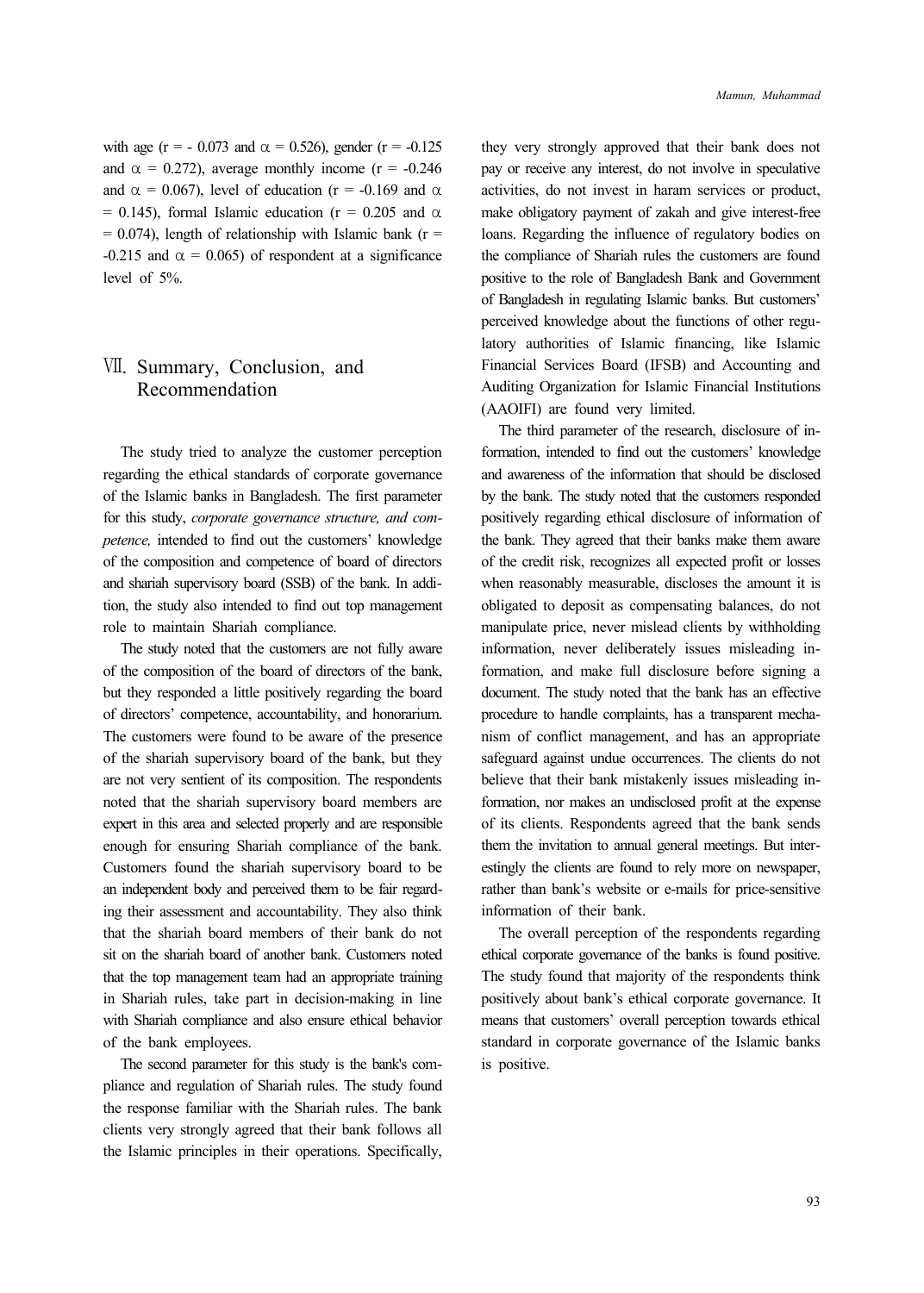## Notes

- 1. Shariah: The basic principle in the Shariah (Islamic Canon Law) is that exploitative contracts based on interest or usury and speculation should be unenforceable. These laws are derived from three sources: The Quran, the Hadith, and the Sunnah.
- 2. Riba: Literally, an increase or addition. Technically it denotes in a loan transaction any increase or advantage obtained by the lender as a condition of the loan. Synonymous to rate of interest in the conventional banking mechanism.
- 3. Gharar: Speculative Activities
- 4. Haraam: That which is forbidden
- 5. Zakah: Charity
- 6. Mudaraba: The term refers to a form of business contract in which one party brings capital and the other personal effort. The proportionate share of profit is determined by mutual agreement. But the loss, if any, is borne only by the owner of the capital, in which case the entrepreneur gets nothing for his labor.
- 7. Musharaka: A partnership between two parties, both of whom provide capital towards the financing of a project.
- 8. Murabaha: It is a contract of sale in which the seller declares his cost and the profit.
- 9. Ijarah: This is a contract involving hiring or leasing through which the services of a person or legal entity or organization is rented out or leased
- 10. Ijaarah wa iqtinaa: leasing and purchasing
- 11. Bay'salam: forward sale
- 12. Fiqh al-Muamalat: Basic Shariah Principles
- 13. Factor is a linear combination of the original variables. Factors also represent the underlying dimensions (constructs) that summarize or account for the original set of observed variables. Factor Analysis is a type of analysis used to discern the underlying dimensions or regularity in the phenomenon. Its general purpose is to summarize the information contained in a large number of variables into a smaller number of factors. It is an interdependence technique in which all variables are simultaneously considered.
- 14. Orthogonal refers to the mathematical independence of factor axes to each other (i.e., at right angles, or 90 degrees). Factor rotation is the process of

manipulating or adjusting the factor axes to achieve a simpler and pragmatically more meaningful factor solution.

- 15. Ideally, the sample size should be at least 230 (subject to a variable ratio greater than 5). But due to accessibility and convenience, we have to limit our response size to 80 which is less than preferred one. The factor analysis of 46 variables with 80 sample is found adequate (KMO test result =  $0.543 \ge 0.5$ ) and valid (Bartlett's test of sphericity indicates a significance level of 0.000).
- 16. Communality refers to a measure of the percentage of a variable's variation that is explained by the factors. It is the amount of variance an original variable share with all other variables included in the analysis. A relatively higher commonality indicates that a variable has much in common with the other variables taken as a group.
- 17. 'Factor Loading' is a measure of the importance of the variable in measuring each factor. It is used for interpreting and labeling a factor. It is the correlation between the original variables and the factors, and the key to understanding the nature of a particular factor.

# References

- Ahmad, A.U.F and Hassan, M. K. (2007), "Regulation and Performance of Islamic Banking in Bangladesh", Thunderbird International Business Review, Vol. 49, No. 2, pp. 251–277
- Ahmad, N and Haron, S. (2002), "Perceptions of Malaysian Corporate Customers towards Islamic Banking Products and Services", International Journal of Islamic Financial Services, Vol. 3, No. 1, pp. 13-29
- Ahmed, M. and Khatun, M. (2013), "The Compliance with Shariah Governance System of AAOIFI: A Study on Islamic Banks Bangladesh", Journal of Islamic Economics, Banking and Finance, Vol. 9, No. 3, pp. 177-191.
- Anas, E. and Mounira, B. A. (2009), "Ethical Investment and the Social Responsibilities of the Islamic Banks", International Business Research, Vol. 2, No. 2, pp. 123-130.